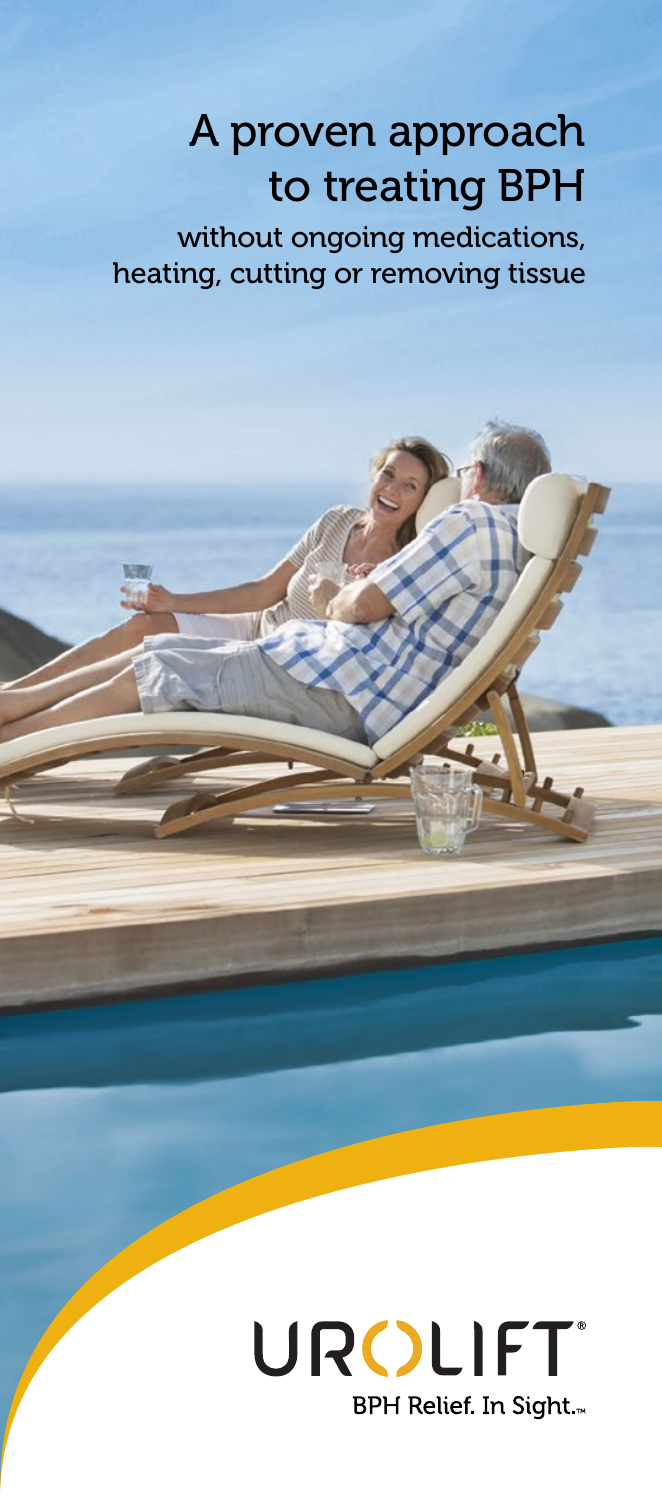

The UroLift<sup>®</sup> System is a minimally invasive treatment that alleviates BPH symptoms and...

# **DELIVERS** THE THINGS THAT **MATTER**

- Rapid symptom relief
- Risk profile better than reported for TURP1
- Symptom relief better than reported for medications<sup>2</sup>
- Preservation of sexual function
- A quick return to normal activity
- Increased quality of life

1. Sonksen, EU Urol, 2015 BPH6 Study 2. Roehrborn, J Urology 2013 LIFT Study, 2003 AUA Guidelines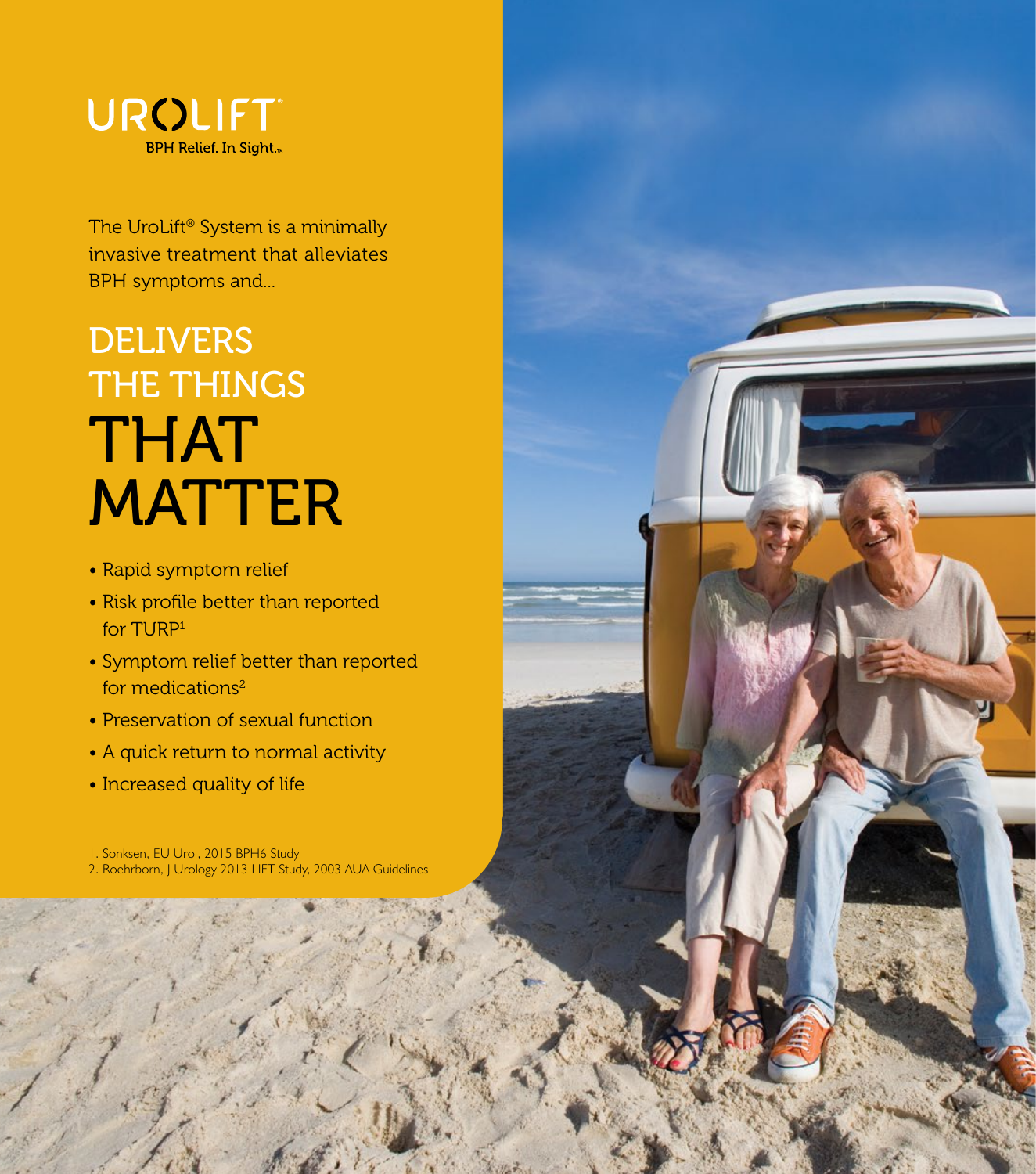### Over 500 million men in the world have BPH.<sup>6</sup> You no longer have to be one of them!

The UroLift<sup>®</sup> System is a revolutionary treatment that provides rapid and durable relief from the bothersome urinary symptoms associated with BPH. Clinically proven to be safe and effective, the UroLift System can improve symptoms better than what is reported with medication.<sup>5</sup>

### How does the UroLift® System work?

The doctor places small, permanent implants into the prostate to lift and hold the enlarged tissue out of the way, relieving pressure on the urethra and allowing urine to flow. There is no cutting, heating, or removal of prostate tissue required which means a minimally invasive, straightforward procedure and less downtime for patients.



*Pre-procedure Post-procedure*



The small UroLift Implant is made from commonly used implantable materials. Typically, 4 implants are used per patient.

The only BPH treatment that does not remove a part of the prostate, does not negatively impact a man's sexual function, and delivers the things that matter.

| Symptom Relief                                          | UroLift®<br>System <sup>*</sup> | <b>Daily</b><br><b>Medications</b> | <b>Heat Based</b><br><b>Therapies</b> | Surgery |
|---------------------------------------------------------|---------------------------------|------------------------------------|---------------------------------------|---------|
| Minimally invasive treatment                            | ✓                               | $\checkmark$                       | ✓                                     |         |
| Rapid relief with a low risk profile <sup>1,2</sup>     |                                 |                                    |                                       |         |
| Durable results after one treatment <sup>2, 4</sup>     | ✓                               |                                    | ✓                                     |         |
| Complications                                           |                                 |                                    |                                       |         |
| No cutting, heating, or removal of tissue               |                                 | $\checkmark$                       |                                       |         |
| No observed risk to sexual function <sup>2</sup>        | ✓                               |                                    |                                       |         |
| No dizziness, headaches or lack of energy (asthenia)    |                                 |                                    |                                       |         |
| Does not cause stress urinary incontinence <sup>2</sup> | ✓                               | ✓                                  |                                       |         |
| Convenience                                             |                                 |                                    |                                       |         |
| Procedure can be performed in the office/clinic         | ✓                               | <b>NA</b>                          | ✓                                     |         |
| Typically no catheter required after procedure          |                                 | <b>NA</b>                          |                                       |         |
| No medications required to sustain relief <sup>2</sup>  |                                 |                                    |                                       |         |

\*Most common adverse events reported include hematuria, dysuria, micturition urgency, pelvic pain, and urge incontinence. Most symptoms were mild to moderate in severity and resolved within two to four weeks after the procedure.



### Talk to your doctor to determine if you are a candidate.

To learn more about the UroLift System and read about patient experiences, visit

www.UroLift.com



Paul S., 66 *UroLift® System patient*

### Paul's Story

Business owner Paul was forced to give up his hobbies and started to avoid leaving the house due to his enlarged prostate. Since his UroLift System treatment, he's happier, calmer and says he feels 15 years younger.

"You don't realize it at the time, but you are constantly embarrassed and harassed by the need to be near a toilet. I was always dying to go, and when I did go nothing much happened, and after a short space of time you'd need to go again. It dominates your life but you don't realize it until afterwards.

I would describe my mood as agitated and stressed. I was forced to give up flying – my absolute passion in life – because it wasn't safe. I had to get up two or three times a night – so it badly affected sleep – and this went on for more than three years."

### "I have had a new lease of life since my UroLift® procedure"

Paul began to take a drug called tamsulosin and was on that for three years – he says it was helping only a little bit. Then Paul met urologist Gordon Muir who recommended the UroLift procedure.

"Very soon afterwards, I felt so much better. I feel like I have had a new lease of life. I am on a new exercise regime and I am back to where I was when I was 50. I feel more interested in life, and have taken up golf as well – and play three times a week. Life is different, and I would recommend this to absolutely anybody."